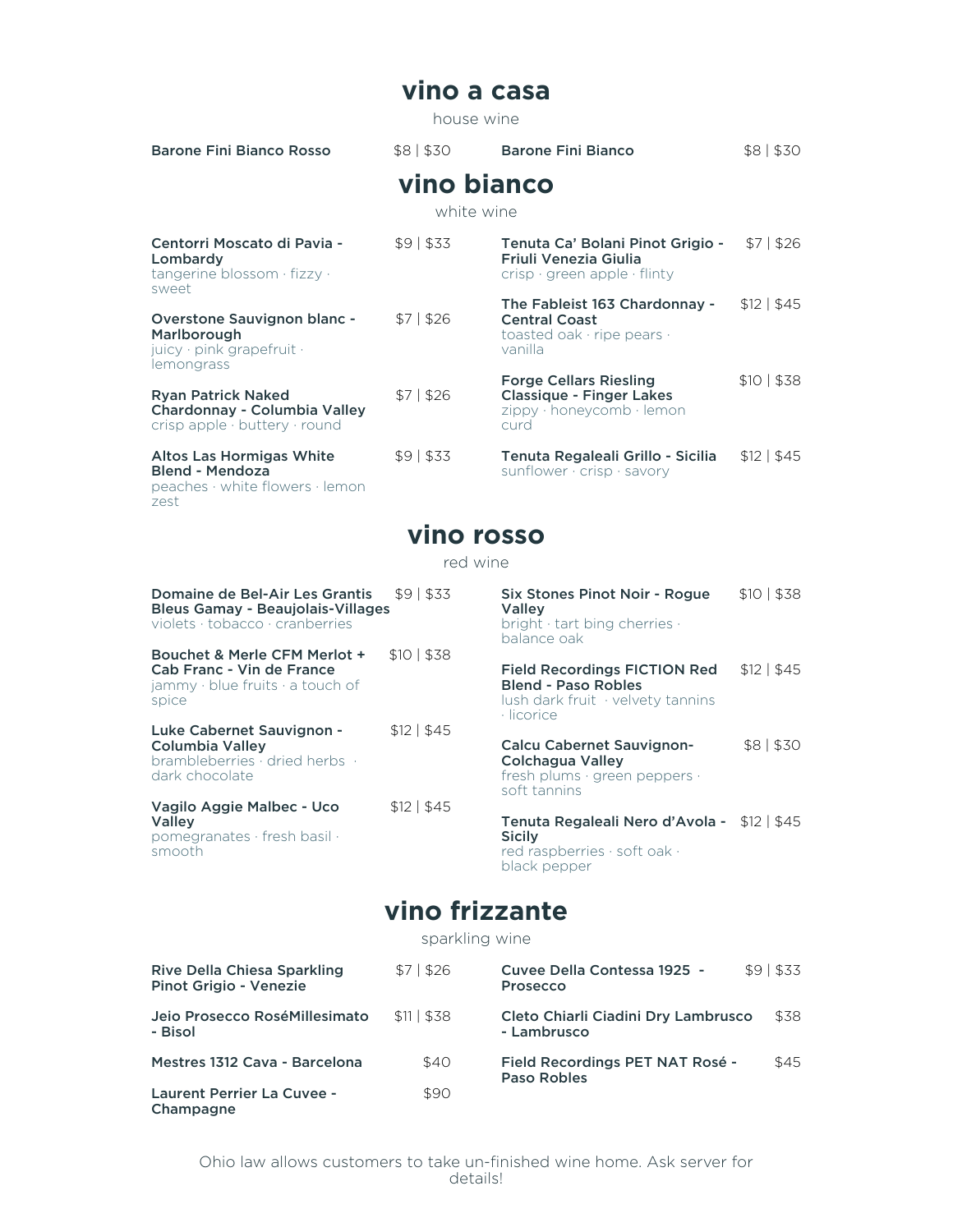## **vino in bottiglia**

bottled wine

#### rosso

| Via Revolucionaria Red - Mendoza<br>red berries · dried rose petals · chocolate                                                 | \$33. |
|---------------------------------------------------------------------------------------------------------------------------------|-------|
| Chateau des Moulins Rouge - Bordeaux<br>$cassis$ menthol lush tannins                                                           | \$33. |
| Tenuta di Tavignano Rosso Piceno - Le Marche<br>rustic · dark fruits · lean acid                                                | \$33  |
| bianco                                                                                                                          |       |
| Solosole Vermentino - Toscana<br>summer melon $\cdot$ fresh herbs $\cdot$ crisp acidity                                         | \$40. |
| De Forville Ca Del Buc - Piedmont<br>lemon curd $\cdot$ bright acid $\cdot$ clean                                               | \$40  |
| Garofoli Macrina - Le Marche<br>honevsuckle · apricots · lemon oil                                                              | \$33  |
| Zeni Lugana Vigne Alte - Lombardia<br>pineapple $\cdot$ lean salinity $\cdot$ almond                                            | \$40  |
| Terra d'Aligi Zite - Abruzzo<br>salty $\cdot$ round body $\cdot$ juicy nectarines                                               | \$33. |
| Domaine de Cassagnoles Ugni Blanc - Cotes de Gascogne<br>${\sf fresh}\cdot{\sf cool}\,{\sf citrus}\cdot{\sf wet}\,{\sf stones}$ | \$26  |
| Nicolas Idiart Muscadet - Loire Valley<br>intense acid $\cdot$ stone fruits $\cdot$ tangerine                                   | \$26  |
| Txomin Etxaniz Blanco - Getaria<br>racy acidity $\cdot$ lemongrass $\cdot$ limes                                                | \$50  |
| Malgra Le Stelle Dolce - Piemonte<br>effervescent · sweet peaches                                                               | \$33  |
| Big Salt White - Oregon<br>gooseberry $\cdot$ ginger spice $\cdot$ slightly sweet                                               | \$26  |
| rosato                                                                                                                          |       |
| Gateway Vinho Verde Rose - Portugal<br>strawberries $\cdot$ zippy $\cdot$ fresh                                                 | \$26  |
| Maison No 9 - Vin de Pays<br>red berries · rhubarb · full acid                                                                  | \$40. |
| Bonny Doon Le Cigare Orange - Central Coast                                                                                     | \$33  |

tangerine blossoms · citrus peels · round texture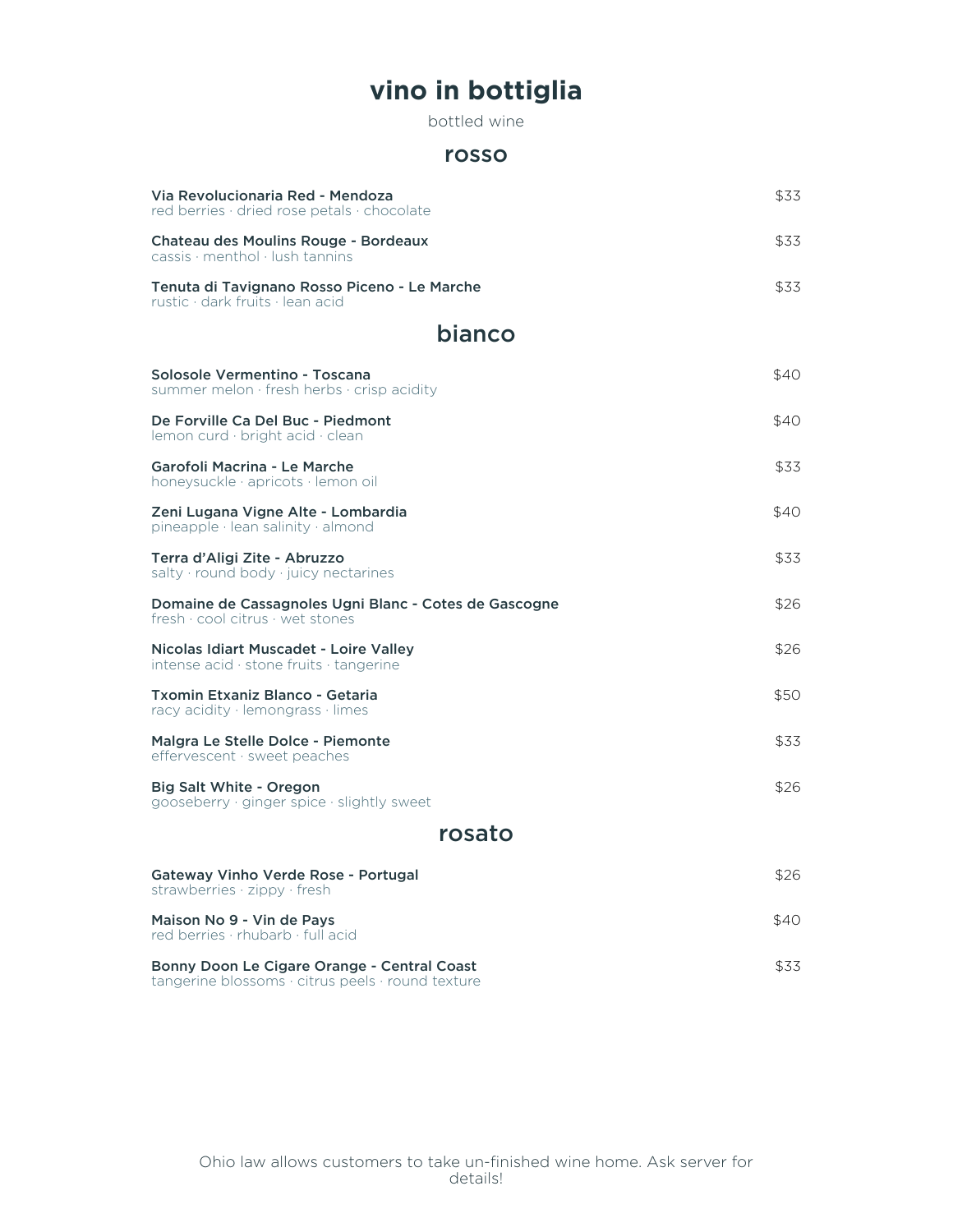# **lista di Filippo**

Phil's list

| Rombauer Zinfandel<br>California                                | \$171\$63       |
|-----------------------------------------------------------------|-----------------|
| Rombauer Cabernet Sauvignon<br>Napa Valley                      | \$17   \$63     |
| <b>Frank Family Vineyards Cabernet Sauvignon</b><br>Napa Valley | \$20 \$70       |
| Mettler Cabernet Sauvignon<br>Lodi                              | \$15   \$52     |
| <b>Austin Hope Cabernet Sauvignon</b><br>Paso Robles            | \$26 \$99       |
| <b>Caymus Cabernet Sauvignon</b>                                | $$33 \mid $125$ |

Napa Valley

# **Selezioni Italiane**

Italian Selections

| 2018 Sassicaia 'Super Tuscan"<br>Toscana                   | \$300 |
|------------------------------------------------------------|-------|
| 2019 Il Bruciato, Bolgheri "Super Tuscan"<br>Toscana       | \$150 |
| 2019 Ornellaia Le Volte "Super Tuscan"<br>Toscana          | \$50  |
| 2017 Ciacci Piccolomini Brunello di Montalicino<br>Toscana | \$150 |
| 2017 Mocali Brunello di Montalcino<br>Toscana              | \$80  |
| 2019 Volpaia Chianti Classico<br>Toscana                   | \$45  |
| 2020 Dei Rosso di Montepulciano<br>Toscana                 | \$35  |
| 2017 Paolo Scavino Barolo<br>Piemonte                      | \$75  |
| 2019 Revello Langhe Nebbiolo<br>Piemonte                   | \$40  |
| Malgra Bevicisù Rosso<br>Piemonte                          | \$25  |
| 2019 Tommasi Rafael Valpolicella<br>Veneto                 | \$45  |
| 2020 Elena Walch Schiava<br>Alto Adige                     | \$35  |
| 2019 Masciarelli Montepulciano D'Abruzzo<br>Abruzzo        | \$30  |